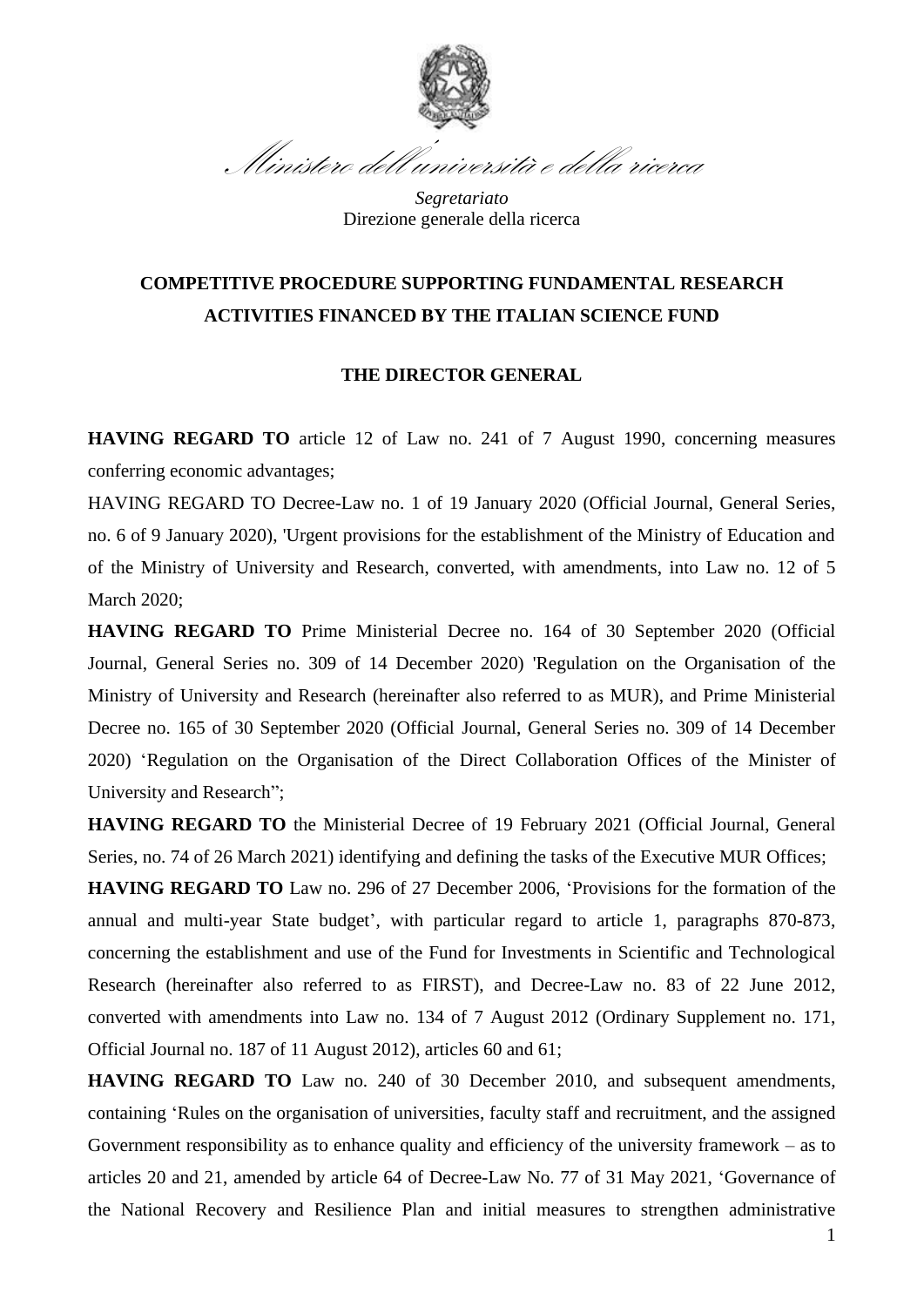

*Segretariato*  Direzione generale della ricerca

structures and accelerate and streamline procedures' (Official Journal, General Series, no. 129 of 31 May 2021 - Extraordinary Edition);

**HAVING REGARD TO** the Treaty on the Functioning of the European Union, with regard to articles 182(1) and 183;

**HAVING REGARD TO** Regulation (EU) 2021/695 of the European Parliament and of the Council of 28 April 2021 establishing Horizon Europe – the Framework Programme for Research and Innovation, laying down its rules for participation and dissemination, and repealing Regulations (EU) no. 1290/2013 and (EU) no. 1291/2013;

**TAKING INTO ACCOUNT** Council Decision (EU) 2021/764 of 10 May 2021 establishing the Specific Programme implementing Horizon Europe – the Framework Programme for Research and Innovation, and repealing Decision 2013/743/EU, article 8(4) and (5) and Annex 1, Pillar I, point 1 - European Research Council;

**TAKING INTO ACCOUNT** Commission Regulation (EU) No 651/2014 of 17 June 2014 declaring certain categories of aid compatible with the internal market in application of articles 107 and 108 of the Treaty, as well as Communication from the Commission — 'Framework for State aid for research and development and innovation (OJ C 198 of 27 June 2014)', with reference to the specific provisions concerning fundamental research;

**HAVING REGARD TO** Decree-Law no. 73 of 25 May 2021 on 'Urgent measures, related to the COVID-19 emergency, for businesses, employment, young people, health and territorial services' (Official Journal, General Series No. 123 of 25 May 2021), converted, with amendments into Law No. 106 of 23 July 2021 (Official Journal, General Series, no. 176 of 24 July 2021 - Ordinary Supplement no. 25):

**CONSIDERED** that, in order to promote the development of fundamental research, article 61 of the aforesaid Decree-Law, as converted into Law no. 106 of 23 July 2021, establishes the 'Italian Science Fund' in the draft budgetary plan of the Ministry of University and Research, with an annual budget of 50 million euros for the year 2021 and 150 million euros as of 2022; establishing that criteria and procedures for the allocation of the fund are adopted with a decree by the Ministry of University and Research within ninety days from the date of entry into force of the Decree-Law;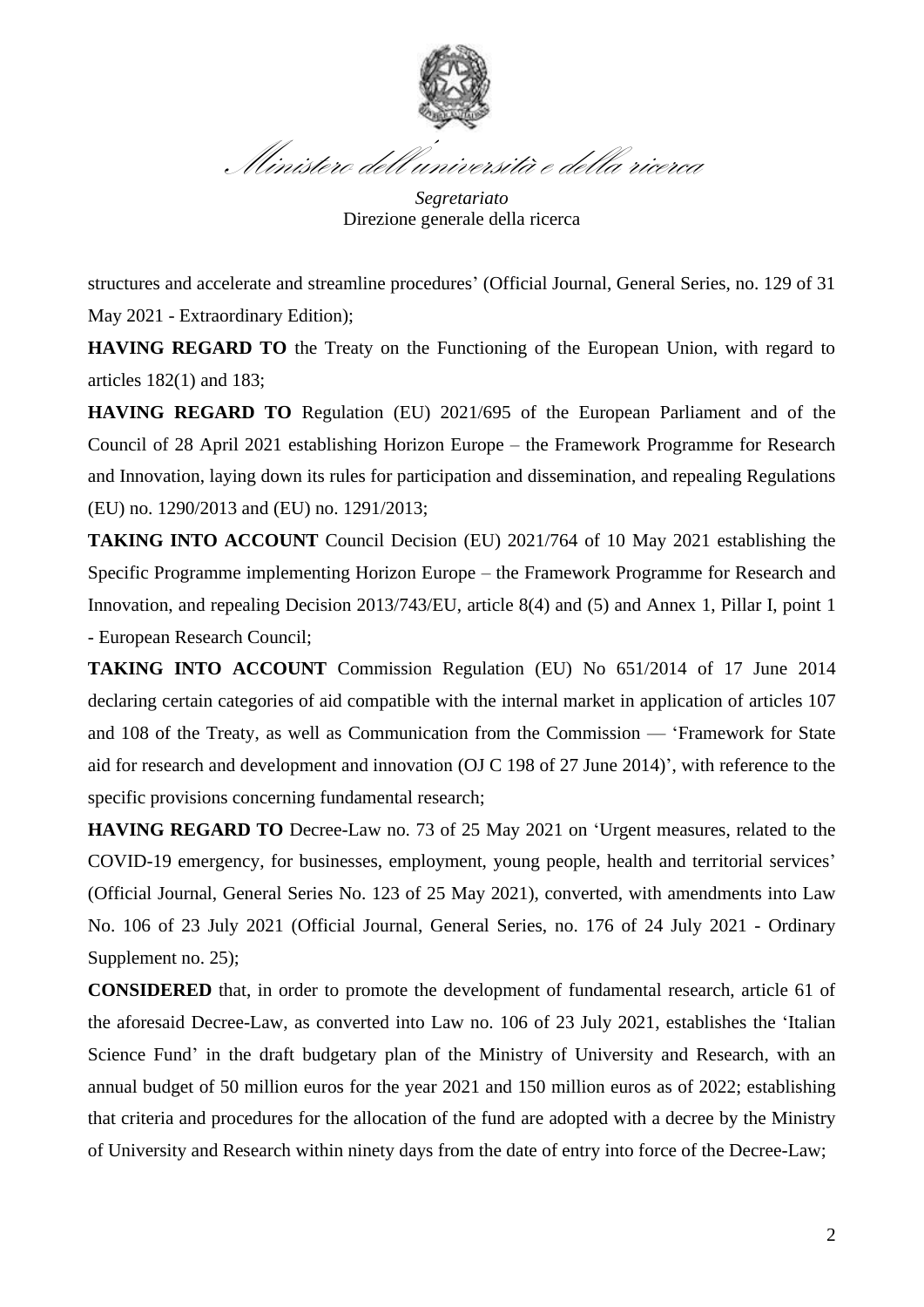

*Segretariato*  Direzione generale della ricerca

**HAVING REGARD TO** Ministerial Decree no. 841 of 15 July 2021 'Procedural provisions for the support of fundamental research activities under the Italian Science Fund, as per Decree-Law no. 73 of 25 May 2021, registered with no. 2286 by the Court of Auditors (*Corte dei Conti*) on 09/08/2021;

**HAVING REGARD TO** Decree-Law no. 77 of 31 May 2021, converted with amendments into Law no. 108 of 20 July 2021 (Official Journal, General Series, no. 181 of 30 July 2021 – Ordinary Supplement no. 26), article 64, establishing the National Committee for Research Evaluation, (hereinafter also referred to as CNVR);

**CONSIDERED** that the funding of this procedure is covered by the Italian Science Fund 2021, in the novel expense chapter 7720 of the draft budgetary plan of the Ministry of University and Research;

#### **DECREES**

## **Article 1**

#### **Definitions**

For the purposes of this Procedure (hereinafter also referred to as "call for proposals") the following definitions apply:

- Minister and Ministry refer - respectively - to the Minister and the Ministry of University and Research (MUR);

- ERC refers to the European Research Council;

- ERC domains LS (Life sciences), PE (Physical Sciences and Engineering) and SH (Social Sciences and Humanities) - and related sectors and sub-sectors refer to the latest version of the ERC panel structure at the date of project proposals' submission;

- CNVR refers to the National Committee for Research Evaluation, as defined in article 64 of Decree-Law no. 77 of 31 May 2021 converted, with amendments, into Law 29 July 2021 no. 108;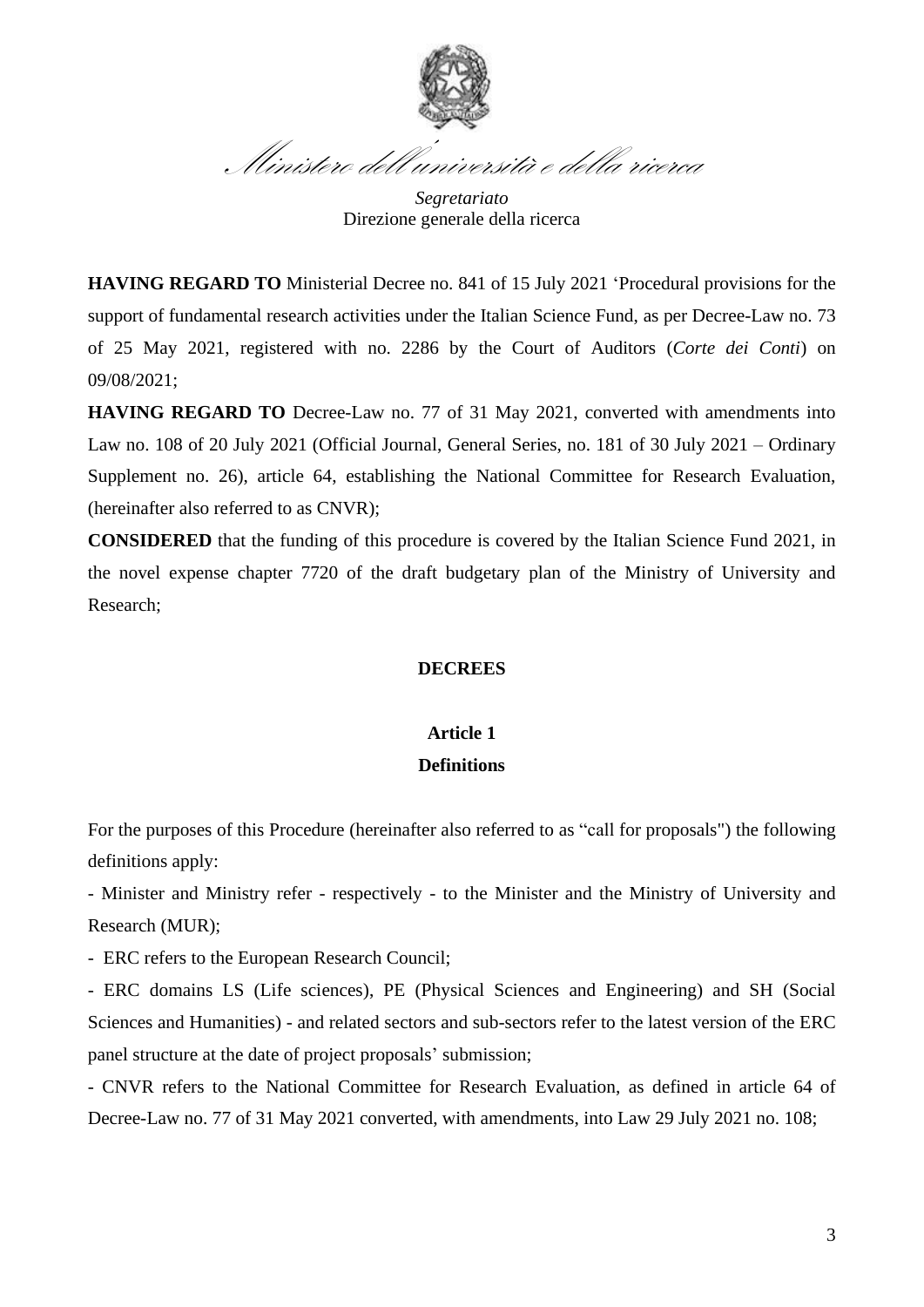

*Segretariato*  Direzione generale della ricerca

- Expert refers to independent experts identified by the CNVR for project evaluation purposes, pursuant to art. 64 of Decree-Law no. 77 of 31 May 2021, converted, with amendments, into Law 29 July 2021 no. 108;

- Host Organisation, or Host Institution, refers to a university, a public research body, a legal entity established for research purposes (receiving ordinary state contributions and included in the list of public administrations as to article 1, paragraph 3 of Law no. 196 of 31 December 2009) or a Scientific Institute for Research, Hospitalisation and Healthcare - IRCCS (pursuant to article 4, paragraph 4, of Ministerial Decree no. 841 of 15 July 2021 ) chosen by the Principal Investigator as the principal site of his/her research activities related to the research project;

- Principal Investigator (hereinafter also referred to as PI) refers to an Italian or foreign researcher, independently of their legal status, in charge of the coordination of the research activities and project team ;

- proposing party refers to the Principal Investigator submitting the project proposal;

- beneficiary refers to all eligible subjects pursuant article 4, paragraph 4, of Ministerial Decree no. 841 of 15 July 2021, to which the funding is awarded and on the premises of which the project is conducted;

- personnel refers to human resources of: Universities (researchers, postdoctoral researchers, doctoral students and other professional figures identified in article 18, paragraph 5, Law no. 240 of 30 December 2010 and subsequent amendments), teaching personnel ("prima fascia" and "seconda fascia") of AFAM- Higher Education institutions, researchers, "tecnologi" and postdoctoral researchers from public research bodies, personnel in functions similar to those of researchers and "tecnologi" part of legal entities with established research purposes and to which the State grants ordinary funding (among those included in the list of public administrations pursuant to article 1, paragraph 3 of Law n. 196 of 31 December 2009 and subsequent amendments), as well as personnel belonging to medical and health profiles of the IRCCS (with permanent-term or ad hoc established contracts and participating in projects financed by the present call for proposals).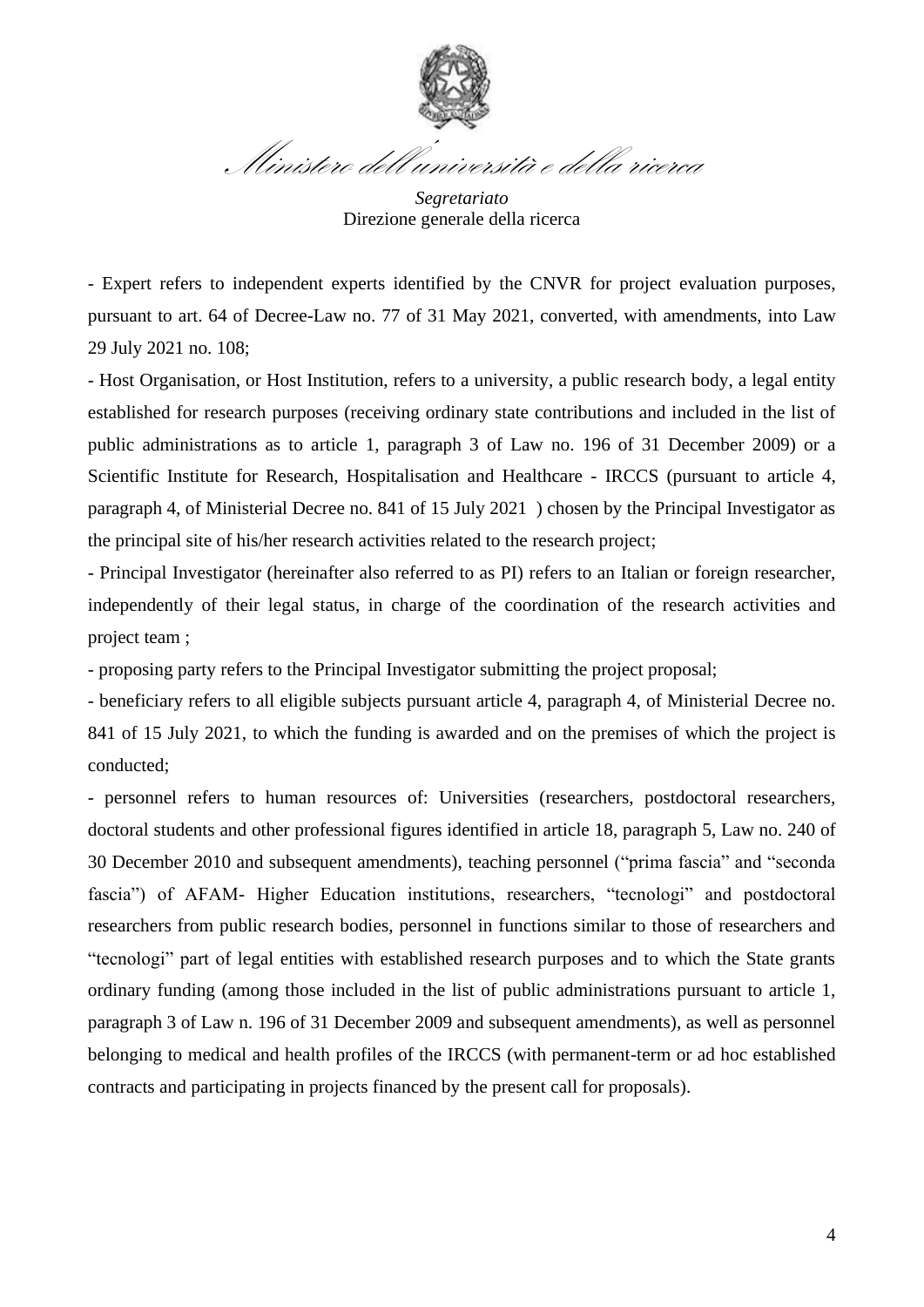

*Segretariato*  Direzione generale della ricerca

## **Article 2**

#### **Applicants and beneficiaries**

1. Project proposals may be submitted by eligible Principal Investigators of any nationality, who have chosen one of the Italian Institutions as their Host Institution, included in the categories specified in below mentioned paragraph 2.

2. The entities eligible as beneficiaries of the present call for proposals and funding are listed in article 4, paragraph 4 of Ministerial Decree no. 841 of 15 July 2021 (Academies of Fine Arts, Conservatories and, Italian, state and non-state Universities and university institutes, , including specialized higher education institutes (*Scuole Superiori ad Ordinamento Speciale*); "enti pubblici di ricerca" pursuant to Legislative Decree no. 218 of 25 November 2016; legal entities with research purposes, provided they are based in Italy, with a permanent venue located within the national territory, which receive ordinary state contributions; public or private Scientific Institutes for Research, Hospitalisation and Healthcare institutes having their operational headquarters within the national territory).

3. Principal Investigators not yet employed, on permanent or temporary basis, at the host institution, need to formalize an ad hoc contract after the project ranking publication.

## **Article 3 Eligibility requirements**

Fundamental research projects shall be eligible for the present Call for proposals provided they are conducted at one of the Host Institutions referred to in article 2, paragraph 2, and comply with the requirements described in the following articles and with the specifications related to the following two funding schemes:

a) Starting Grant: fundamental research projects conducted by emerging researchers;

b) Advanced Grants: fundamental research projects conducted by established researchers.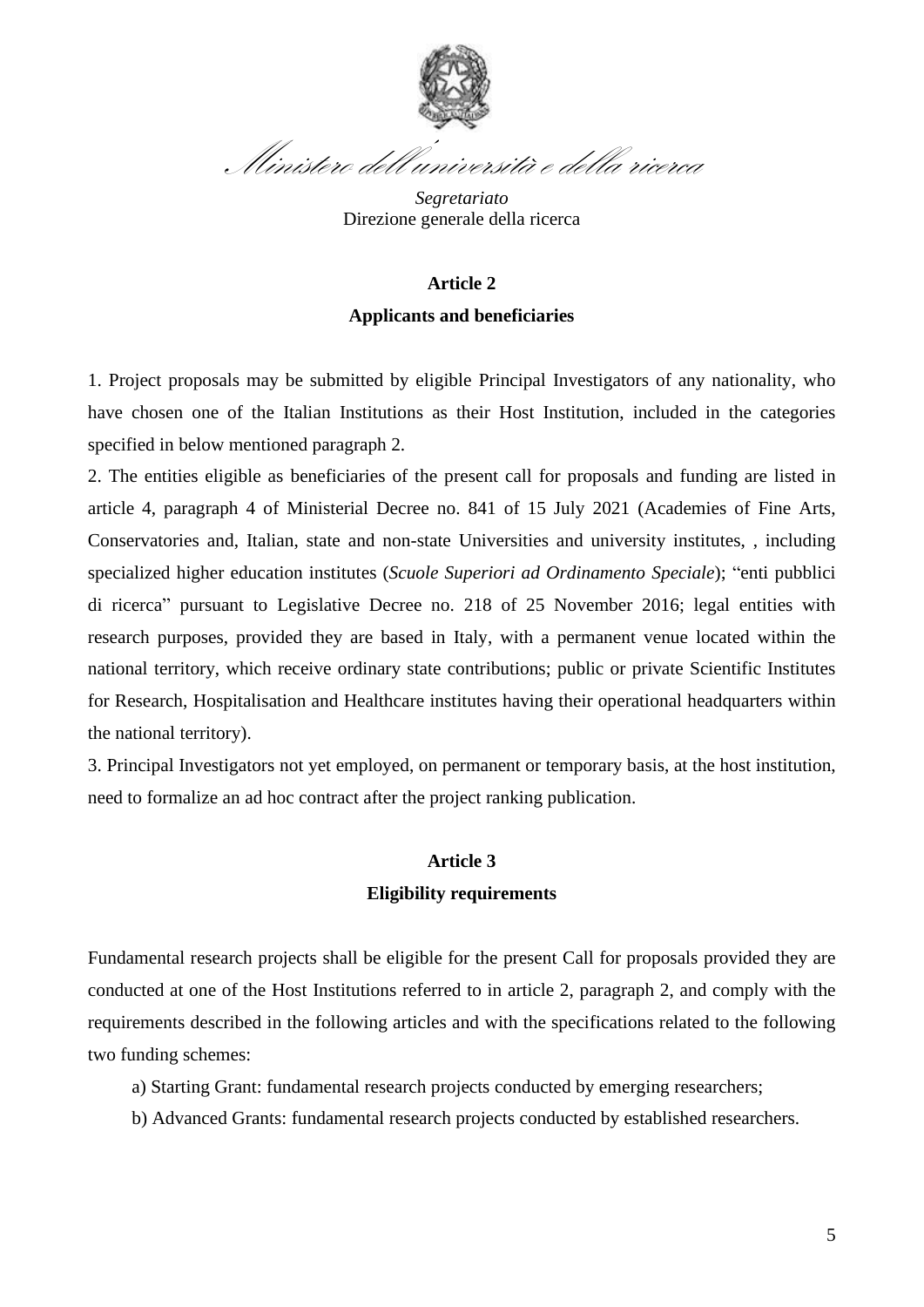

*Segretariato*  Direzione generale della ricerca

# **Article 4 Areas of intervention, characteristics of projects, specific requirements to access the call for proposals procedure and funding**

1. Project proposals may cover all research fields relating to the domains and scientificdisciplinary fields included in the ERC, as listed in Annex 1 which forms an integral part of the present call for proposals.

## 2. **Starting Grant Scheme**

Projects coordinated by a researcher at the beginning of his/her career (PI Junior), holding a PhD degree awarded no less than 2 years and no more than 10 years prior to the date of publication of this Procedure on the MUR website, demonstrating their scientific independence potential, to be highlighted in the project proposal.

### Profile of the Principal Investigator - Starting Grant

• Doctoral degree or specialisation in the medical sector

The Principal Investigator must have obtained the first PhD (or equivalent qualification) at least 2 years before and no longer than 10 years prior to the date of publication of the Procedure on the MUR website.

Eligibility periods may be extended in the case of adequately documented career interruptions occurred within the time limit referred to in paragraph 1. In this respect, the following circumstances are admissible a) maternity leave (18 months extension of the time limit set for the first PhD award for each child born before or after obtaining the doctoral degree); b) paternity leave (extension of the time limit set for the first PhD award by the actual amount of time spent on paternity leave for each child born before or after obtaining the PhD); c) long-term periods of illness (more than 90 days), clinical training or national service (the time limit set for the first PhD is extended by the actual amount of leave taken for each event occurring after the PhD award).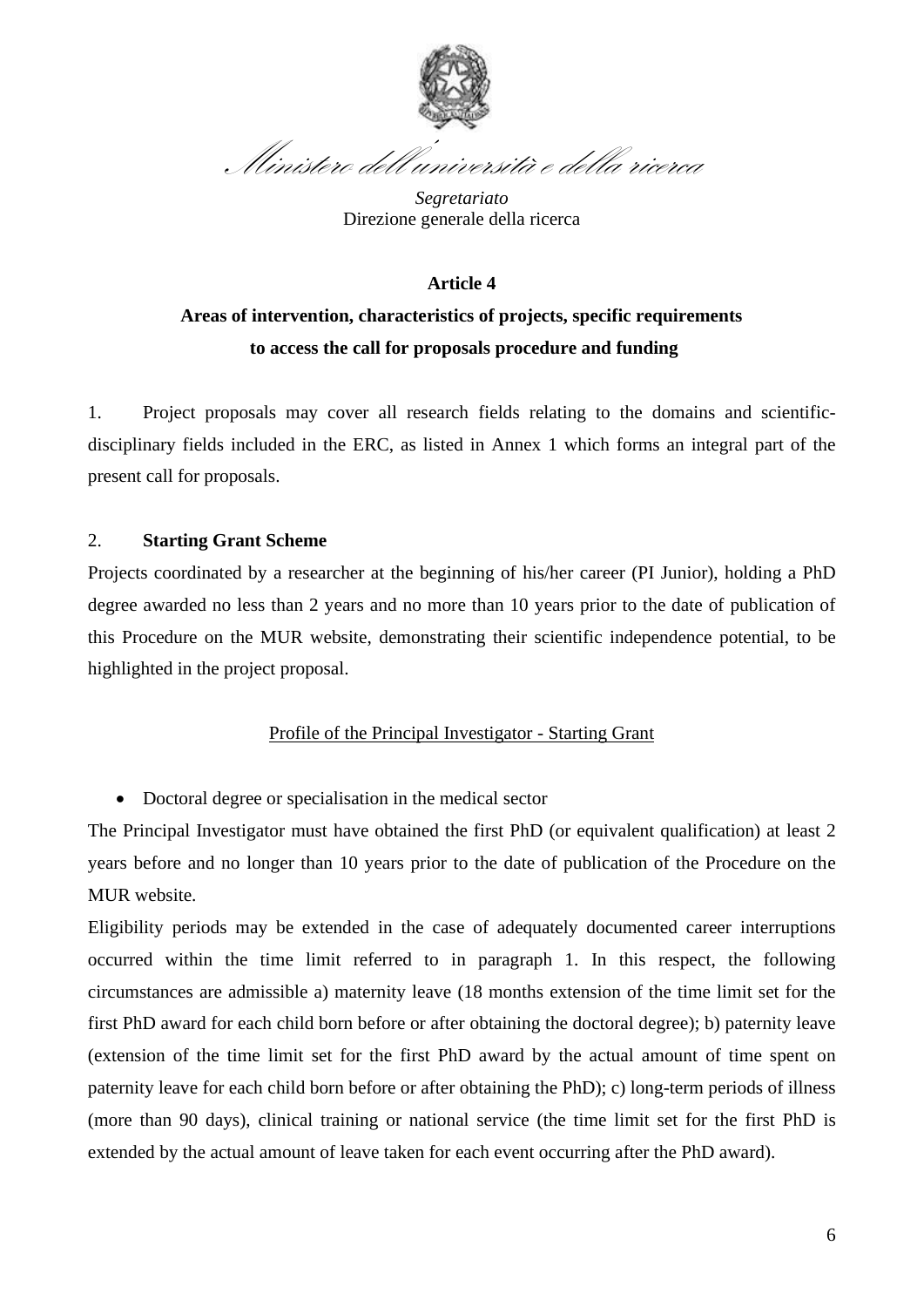

*Segretariato*  Direzione generale della ricerca

In the specific context of the LS domain, a PI with a medical specialisation without a doctoral degree complies with the minimum eligibility requirement for this Call for proposals.

If the PI holds more than one doctoral degree or equivalent title, calculation of the time elapsed since the award shall refer to the earliest title that makes the applicant eligible.

For the purposes of calculating time elapsed since the award of the eligible title, the award date of the doctoral degree (or medical specialisation) shall mean the date of discussion of the relevant thesis.

• Scientific independence and track record

A Starting Grant Principal Investigator must show the potential for research independence and evidence of scientific maturity, having produced at least two major publications as main author or without the participation of their PhD supervisor.

The Principal Investigator must be able to demonstrate a promising track record, giving evidence on the following in the project proposal:

- publications, as main author, in major international peer-reviewed scientific journals, including multidisciplinary scientific journals;

- publications, as co-author, of contributions to peer-reviewed edited volumed or monographs relevant to the project proposal research field;

- a record of presentations (on invitation) in well-established conferences, including international ones, and in internationally renowned *schools*;

- patents;
- Recognitions of scientific results including international awards;
- periods abroad and international collaborations.

#### Maximum grant and project duration

Projects selected under the Starting Grant scheme will be awarded a capital grant for the total eligible costs for up to a maximum amount of  $\epsilon$  1 million per project.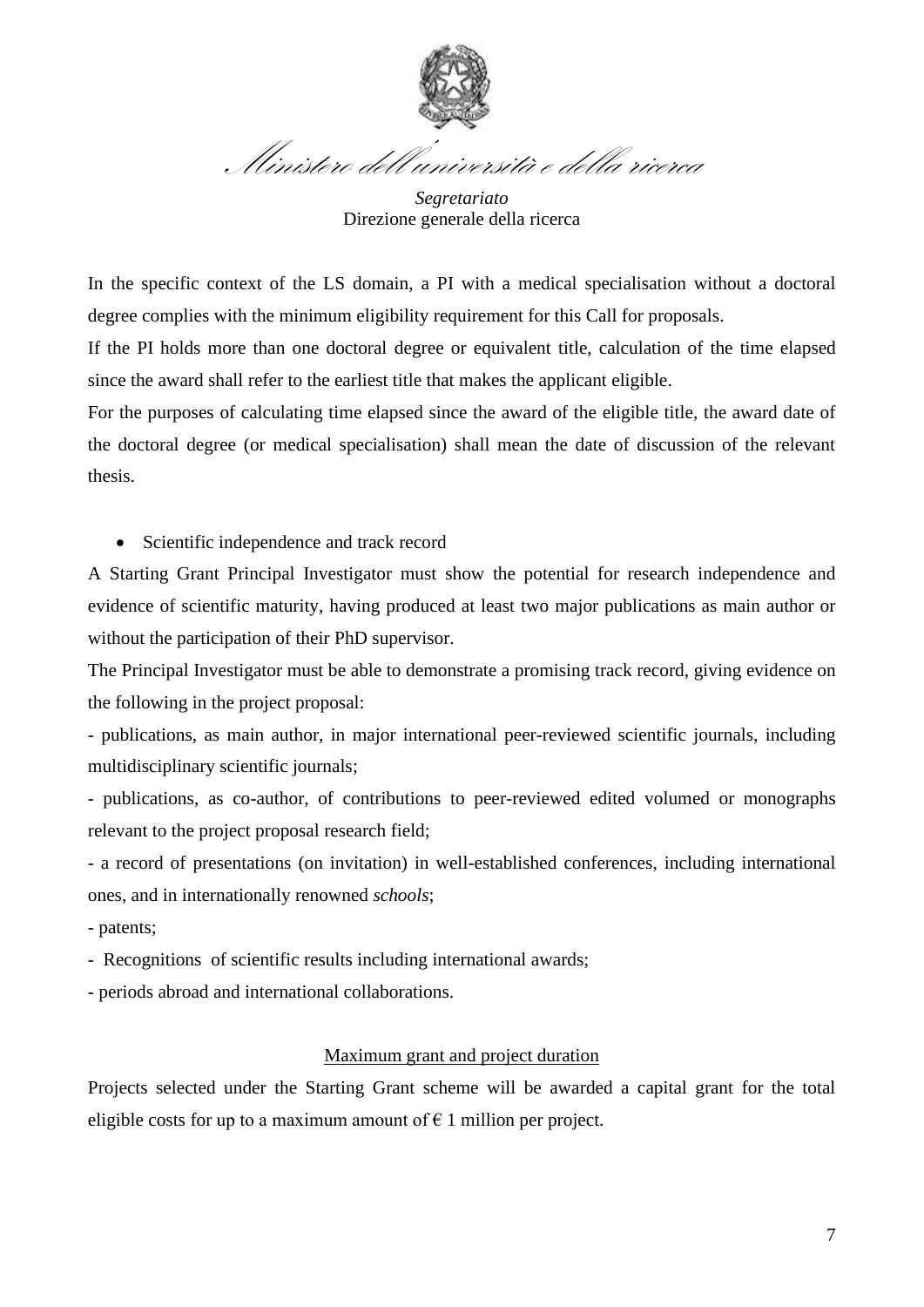

*Segretariato*  Direzione generale della ricerca

For project proposals in the LS (Life Sciences) and PE (Physical Sciences and Engineering) domains, PI's may request an additional funding to purchase equipment for up to a maximum of €500,000.

The maximum duration of the projects is 5 years.

The grant is awarded to the host institution which shall guarantee - by means of a commitment letter, signed by its legal representative or delegated person – assuring appropriate conditions for the PI to independently direct the research and manage the funds for the duration of the project.

### 3. **Advanced Grant Scheme**

Projects, including high-risk projects, potentially able to open new perspectives also at interdisciplinary level, coordinated by a researcher well established in his/her field (PI Senior), independently of his/her nationality, 65-year-old at the most at the deadline of this Call for proposals.

#### Profile of the Principal Investigator - Advanced Grant

In addition to being scientifically independent, the Principal Investigator must have been actively engaged in research for over ten years, as well as holding a profile that identifies him/her as a leader in the project proposal research field.

### • Scientific leadership and track record (related to the last 10 years)

The Principal Investigator must provide evidence that he/she has achieved results within the relevant field of research by reaching at least two of the following criterion , one for each set of benchmarks (1 and 2)

a. 10 publications as main author (or as co-author, for scientific fields where alphabetical authorship is the norm) in major international scientific journals, including peer-reviewed interdisciplinary scientific journals;

<sup>1.</sup>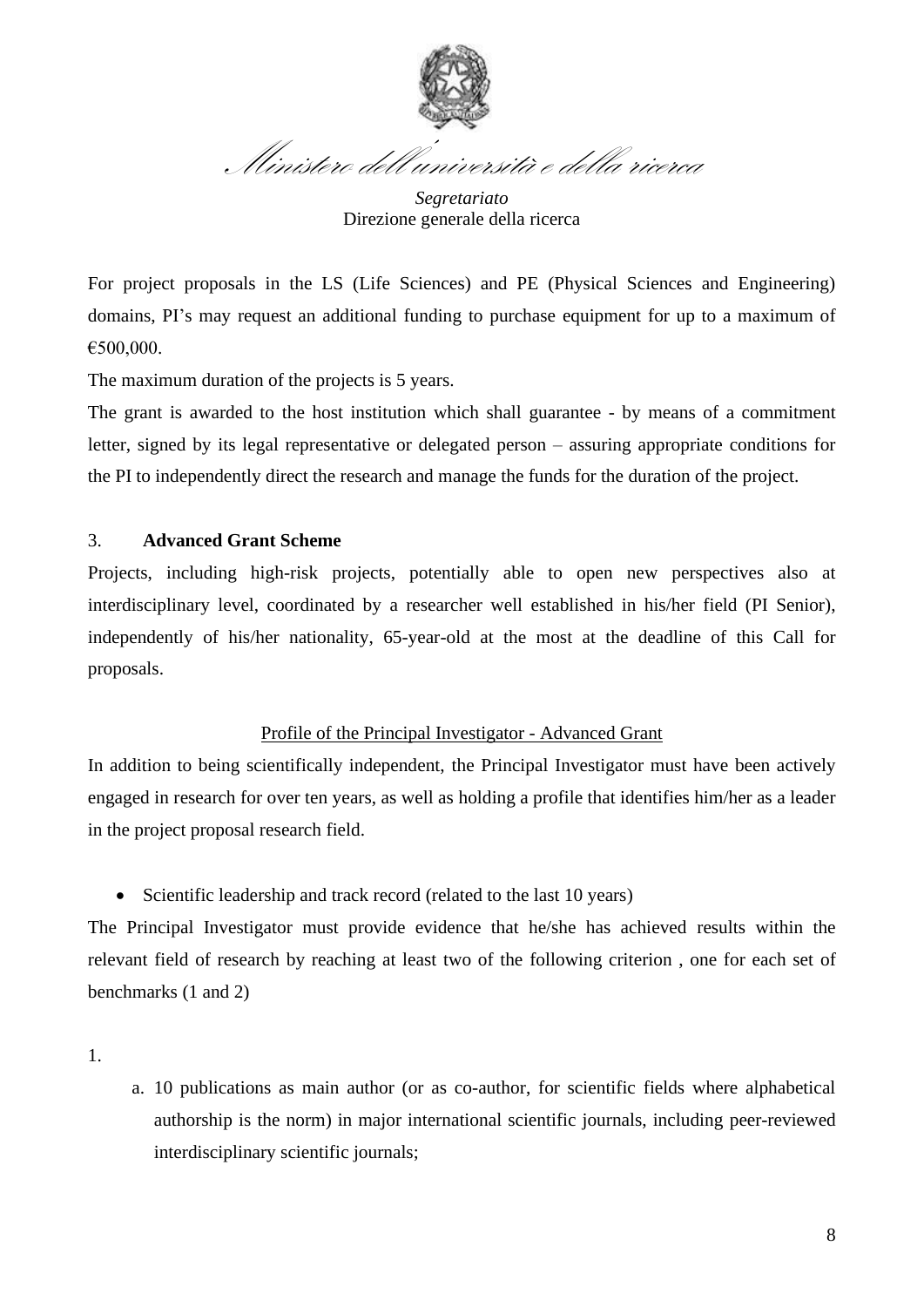

*Segretariato*  Direzione generale della ricerca

- b. 3 major research monographs, relating to fields of research where publication of monographs is considered the rule;
- c. 5 patents.

2.

- a. 30 presentations (on invitation) in conferences organised at international level and in Advanced Schools;
- b. 3 research projects led by the PI;
- c. 3 well established international conferences or congresses in which the PI has been involved as a member of the steering committee or as organiser;
- d. international awards such as scientific or artistic awards, admission to reputable academies or project commissioning (e.g. architectural or engineering design);
- e. recognised leadership in the field of industrial innovation.

#### Maximum grant and project duration

Projects selected under the Advanced Grant scheme will be awarded a capital grant corresponding for the total eligible costs, for up to a maximum amount of  $\epsilon$  1.5 million per project.

For proposals in the LS (Life Sciences) and PE (Physical sciences and Engineering) domains, PIs may apply for additional funding to purchase equipment; this contribution may not exceed 500,000 euros.

The maximum duration of the projects is 5 years.

The funding is awarded to the host institution, which shall guarantee - by means of a commitment letter signed by its legal representative or delegated person – assuring adequate conditions for the PI to independently direct the research and manage the funds for the duration of the project,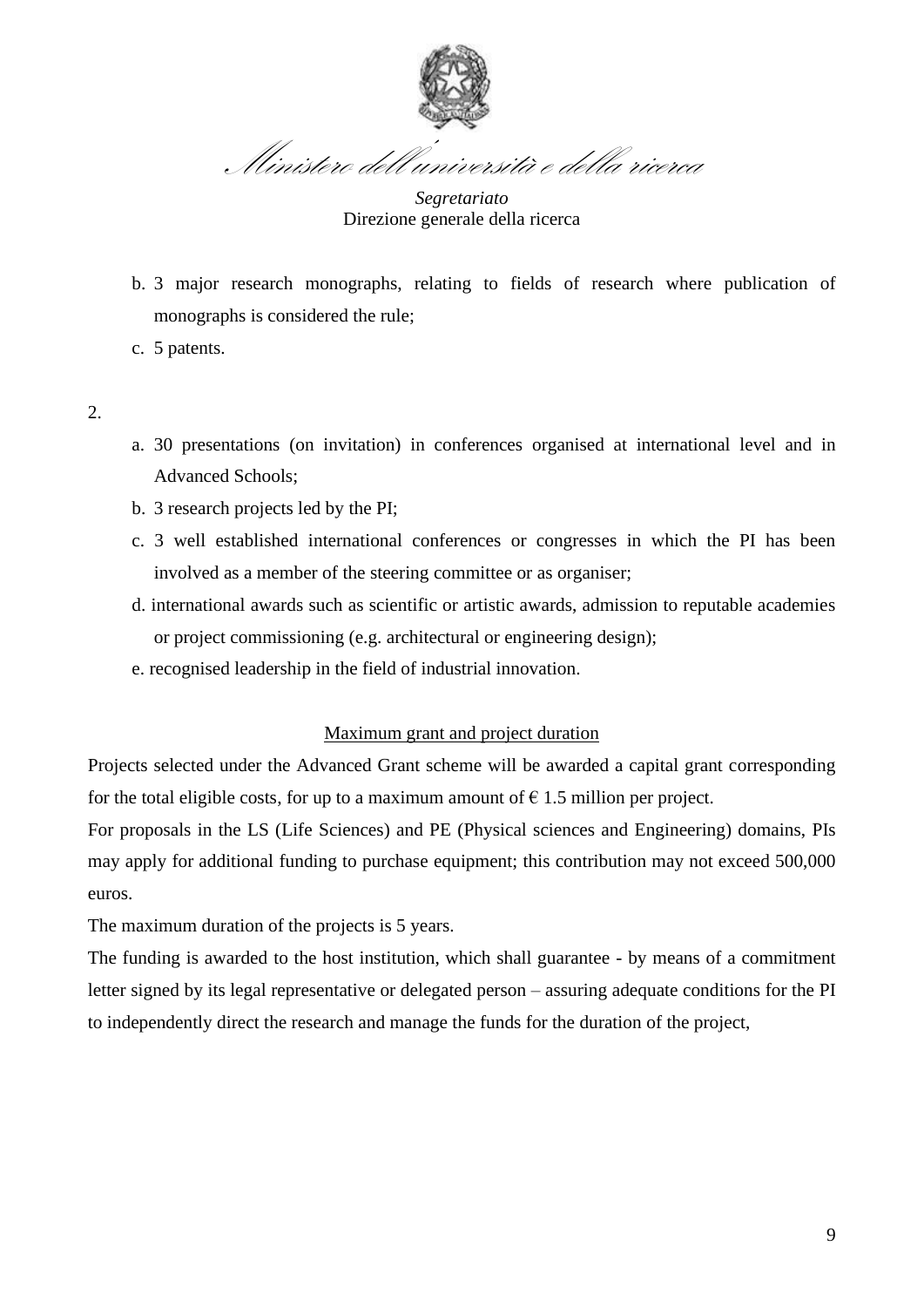

*Segretariato*  Direzione generale della ricerca

## **Article 4** *bis* **Eligible costs**

- 1. The grant may be awarded for up to 100% of total eligible costs.
- 2. Project eligible costs shall relate to the costs actually incurred by the beneficiary to implement the proposed research activities, provided they are in line with eligibility criteria and ceilings as listed in Article 6 of Ministerial Decree no. 841 of 15 July 2021 and in the '*Linee guida per la rendicontazione e la determinazione delle spese ammissibili*', published on [www.gea.mur.gov.it](http://www.gea.mur.gov.it/) in due time for the submission of project proposals.
- 3. Project duration shall not exceed 60 months. The fraction of a year exceeding 6 months shall be considered as a full year.
- 4. It is the Principal Investigator's responsibility to indicate the total amount requested for the project when submitting the application.
- 5. The start date of the project shall be set at a date subsequent to the grant award decree, no later than 45 days from the date of publication of the grant award Decree on the MUR website. The deadline for Project start date may be postponed for a maximum of 150 days in the event of documented and recognised force majeure events, subject to verification and authorisation by the MUR.
- 6. Costs are eligible if incurred as of Project start date.
- 7. The following cost items are eligible

a. personnel: costs relating to the person/months of personnel recruited ad hoc for the research project:

1) by Universities (researchers, post-doctoral researchers, doctoral students and other professional figures identified in article 18, paragraph 5, of law no. 240 of 30 December 2010 and subsequent amendments), as well as teaching personnel ("*prima fascia"* and "*seconda fascia*") of AFAM - Higher Education institutions;

2) by enti pubblici di ricerca (researchers, research facilitators or "*tecnologi"* and postdoctoral researchers);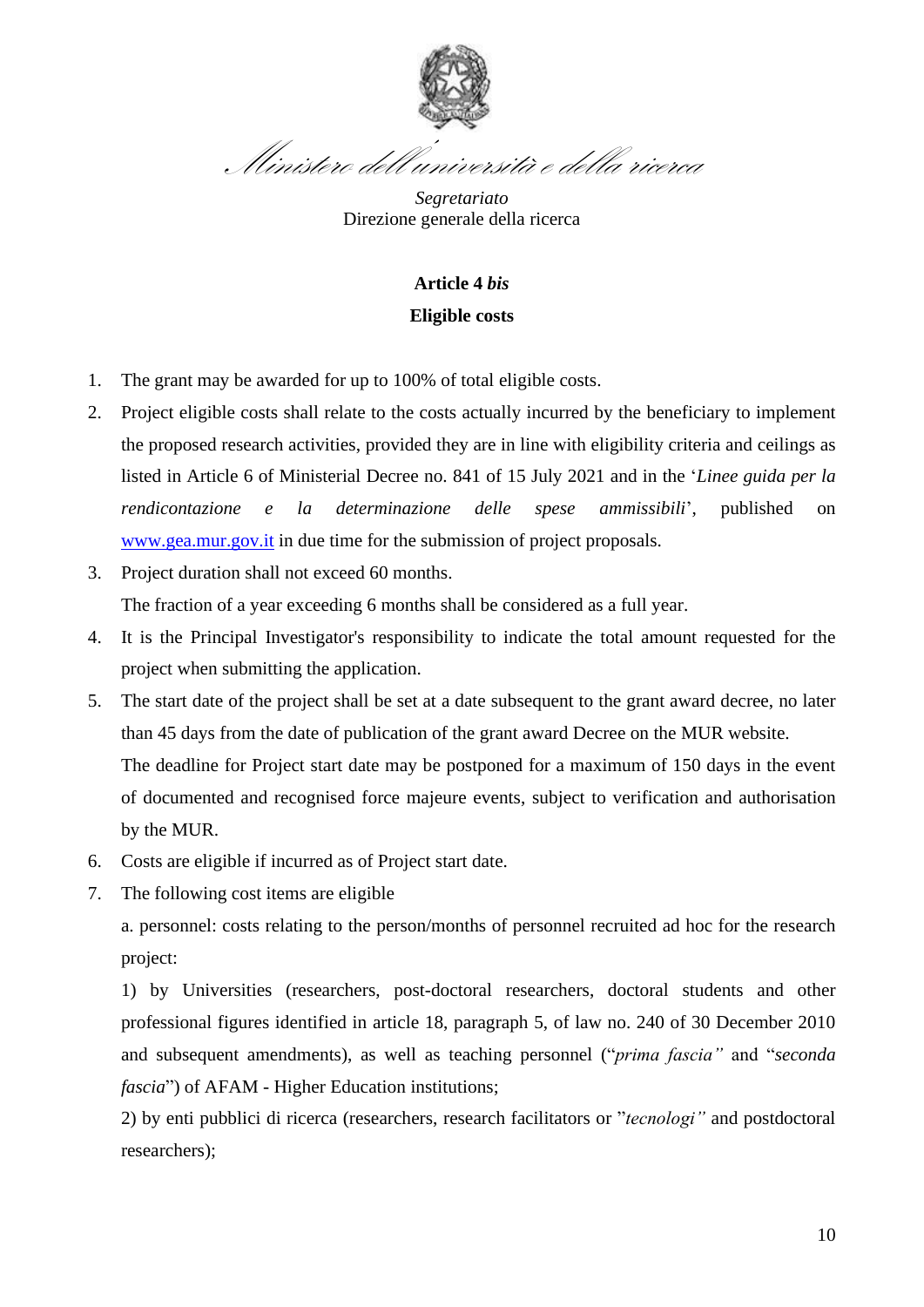

*Segretariato*  Direzione generale della ricerca

3) by legal entities with research purposes receiving ordinary state contributions, eligible pursuant to art. 4, paragraph 4, letter c) of Ministerial Decree no. 841 of 15 July 2021 (personnel carrying out activities equivalent to those of researchers and fellows) 4) IRCCSs (medical and healthcare staff).

Costs incurred for PI contracts are also eligible provided that the Principal Investigator is employed on a temporary basis by the host organisations for the duration of the project;

b. capital expenditure costs for the purchase of instruments and equipment;

c. other operating costs, including but not limited to: consumables, access to research infrastructures, publication of books, missions abroad and participation in training and/or dissemination events abroad, provided they are specifically incurred for the purposes of the project and are strictly related to it;

d. costs for scientific and technical consulting services used exclusively for the purposes of the project;

e. indirect costs for an amount equal to 20% of the project's total direct costs. The basis for calculating the above percentage is the sum of all costs listed in letters a), b) and c) of this article, with the exception of costs referred to in letter d).

## **Article 5 Budget and conditionality**

1. Total funding allocated for the Procedure is  $\epsilon$  50 million, with a budget allocation of  $\epsilon$  20 for the Starting Grant Scheme and  $\epsilon$  30 million for the Advanced Grant Scheme.

2. Each allocation referred to in paragraph 1 of this article shall be equally distributed among ERC domains, in proportion to the total costs of the project proposals submitted within each domain, without prejudice to the provisions of art. 3, paragraph 5, of Ministerial Decree no. 841 of 15 July 2021.

3. The MUR reserves the right: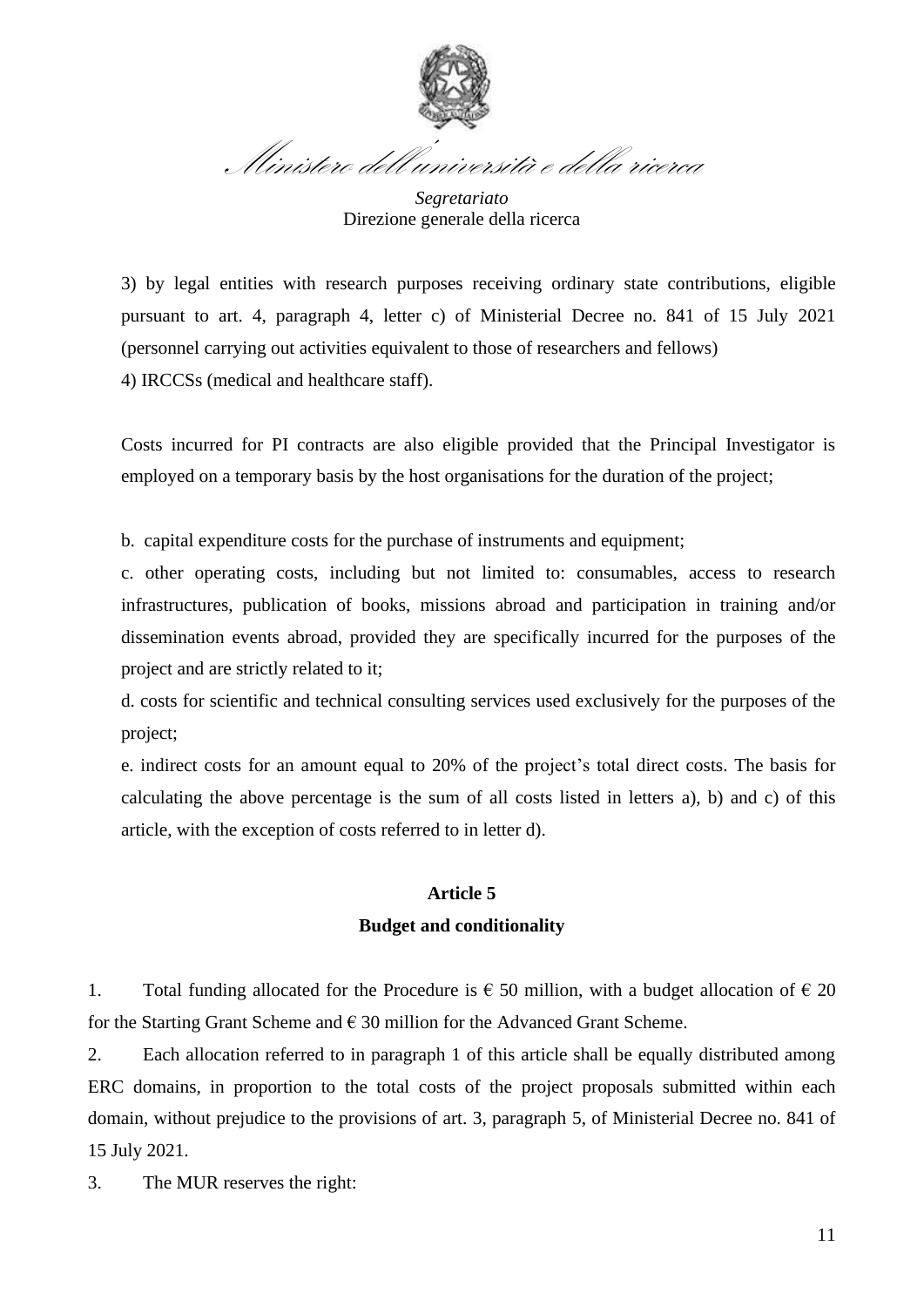

*Segretariato*  Direzione generale della ricerca

- to award funding to the next in line in the ranking list of eligible projects that qualified for funding, should a PI who has been awarded funding withdraw, or should new funds become available, funding shall be awarded;

- to use any resulting savings to increase funding of subsequent Procedures under the Italian Science Fund, by means of a specific measure/act.

## **Articles 6 Portability**

- 1. The *Principal Investigator* may avail her/himself of portability to another University, *ente pubblico di ricerca*, IRCCS (Medical and Healthcare Institutes) and any other entity among those eligible for the Procedure, by notifying the Ministry of University and Research (MUR), through the dedicated section of the portal.
- 2. Host Institutions involved in the project shall be responsible for reporting the expenses actually incurred.
- 3. If the *Principal Investigator* transfers to an entity not eligible for the Procedure, including foreign institutions, the MUR will revoke the contribution granted, will claim the return of the sums disbursed or enforce the guarantee, in the cases referred to in article 9, paragraph 2 below.

## **Article 7 Submission, Processing, and Evaluation of Applications**

#### 1. *Application Submission*

The application shall be submitted by the PI, who holds the scientific responsibility for the project in conjunction with and on behalf of the Host Institution, which is the applicant legal entity.

Applications must be submitted in English, or shall be otherwise excluded as inadmissible, and exclusively via the web platform dedicated to the call for Proposals.

Submission to the call opens on: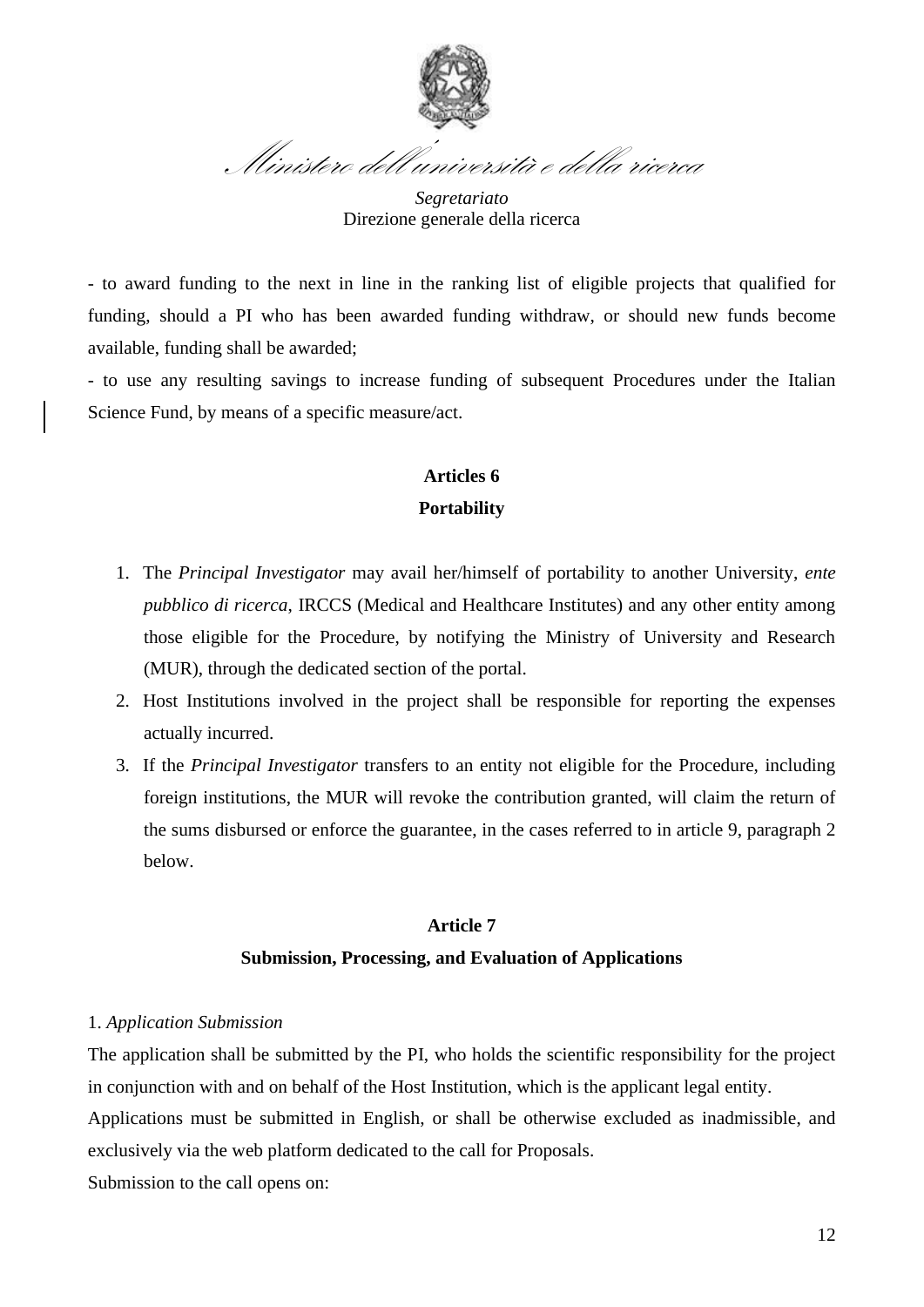

*Segretariato*  Direzione generale della ricerca

- 26 October 2021 (12:00 CET +1)

and closes on

- 27 December 2021 (12:00 CET+1)

The MUR shall not be liable for failure or incomplete submission of proposals within the time limits set. Once the proposal has been completed and submitted, no further corrections or resubmissions will be possible.

Proposals must be submitted electronically via the dedicated web platform at [\(www.gea.mur.gov.it\)](http://www.gea.mur.gov.it/) published on the MUR website [\(www.mur.gov.it\)](http://www.mur.gov.it/).

Applications must be submitted in English and include the following distinct parts:

## Part A (The Administrative form)

- Proposal Title and Acronym;
- Proposal abstract: max 2.000 characters;
- Details of *PI* and Host Institution:
- Keywords and relevant ERC Domain of the proposal, the sector and subsector, based on the ERC classification existing at the time of the opening of this call;
- Summary budget table;
- Table with other funding and related PI time commitment;
- Binding declaration (commitment letter) as to the support of the Host Institution, signed by the legal representative or delegated person;
- Ethics-related statement.
- Part  $\mathbf{R}$ <sup>.</sup>
	- Proposal Summary, including relevant sectors and sub-sectors additional to the ones listed in Part A: max 6.000 characters;
	- Only for the Starting Grant scheme: description of activities conducted during the doctoral program and other documentation needed to prove the applicant's eligibility and any possible extension of the period elapsed from the date when the applicant's degree was earned.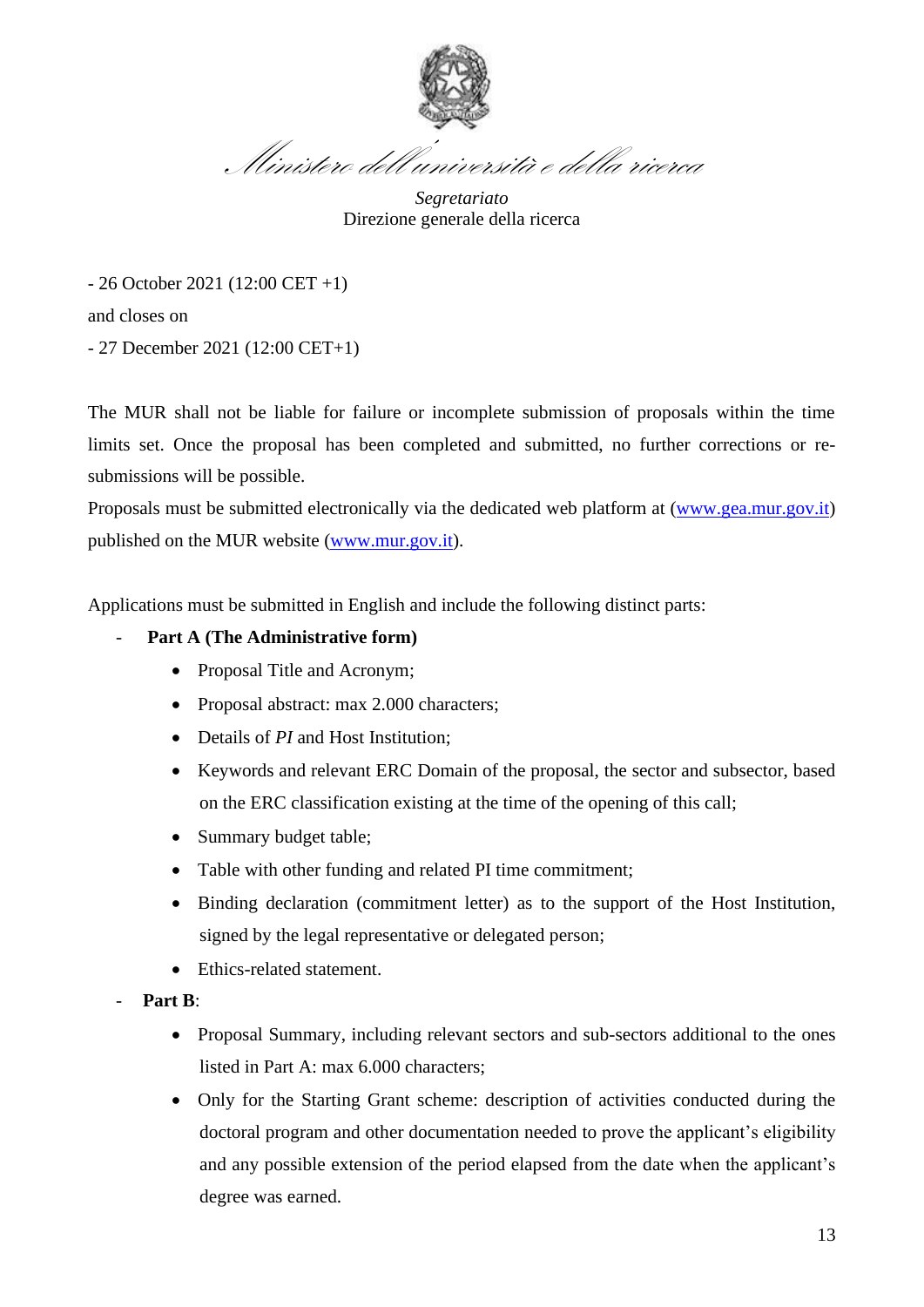

*Segretariato*  Direzione generale della ricerca

- Curriculum Vitae of the PI on the template provided by MUR (max 3.600 characters);
- Track record: max 3.500 characters (for the Advanced Grant scheme, the track record must cover the activities of the last 10 years only). The track record must include ORCID, SCOPUS ID or researcher ID, for sectors where applicable.
- Part C:
	- scientific proposal (detailed description of the research activity, its methods, objectives, state-of-the-art in its domain, research methodology selected, project timeline, level of innovation of the project beyond the state-of-the-art): max 18.000 characters;
	- human resources and time commitment (the PI time commitment cannot be less than 50% within the Starting Grant scheme and 30% within the Advanced Grant scheme): max 3.600 characters;
	- detailed budget plan (breakdown of project costs by expenditure item and related time schedule): max 3.600 characters;
	- indication and explanation of the relevant ethical issues of the project. (max. 3,600) characters).

The number of characters is inclusive of spaces.

For all the self-certifications, in case of project admission, MUR will verify the declared and, whenever necessary, will request the relevant documentation. Verified false declarations will incur in the termination of the grant by MUR, without prejudice to personal civil and criminal liability. It is possible to modify a proposal until the call deadline if the submission procedure has not been

finalized.

Without prejudice to the possibility for the MUR to use the *soccorso istruttorio*, no document may be submitted after the deadline for the submission of proposals.

Incomplete proposals (where parts or sections of the proposal are missing) will be considered ineligible and will not be evaluated.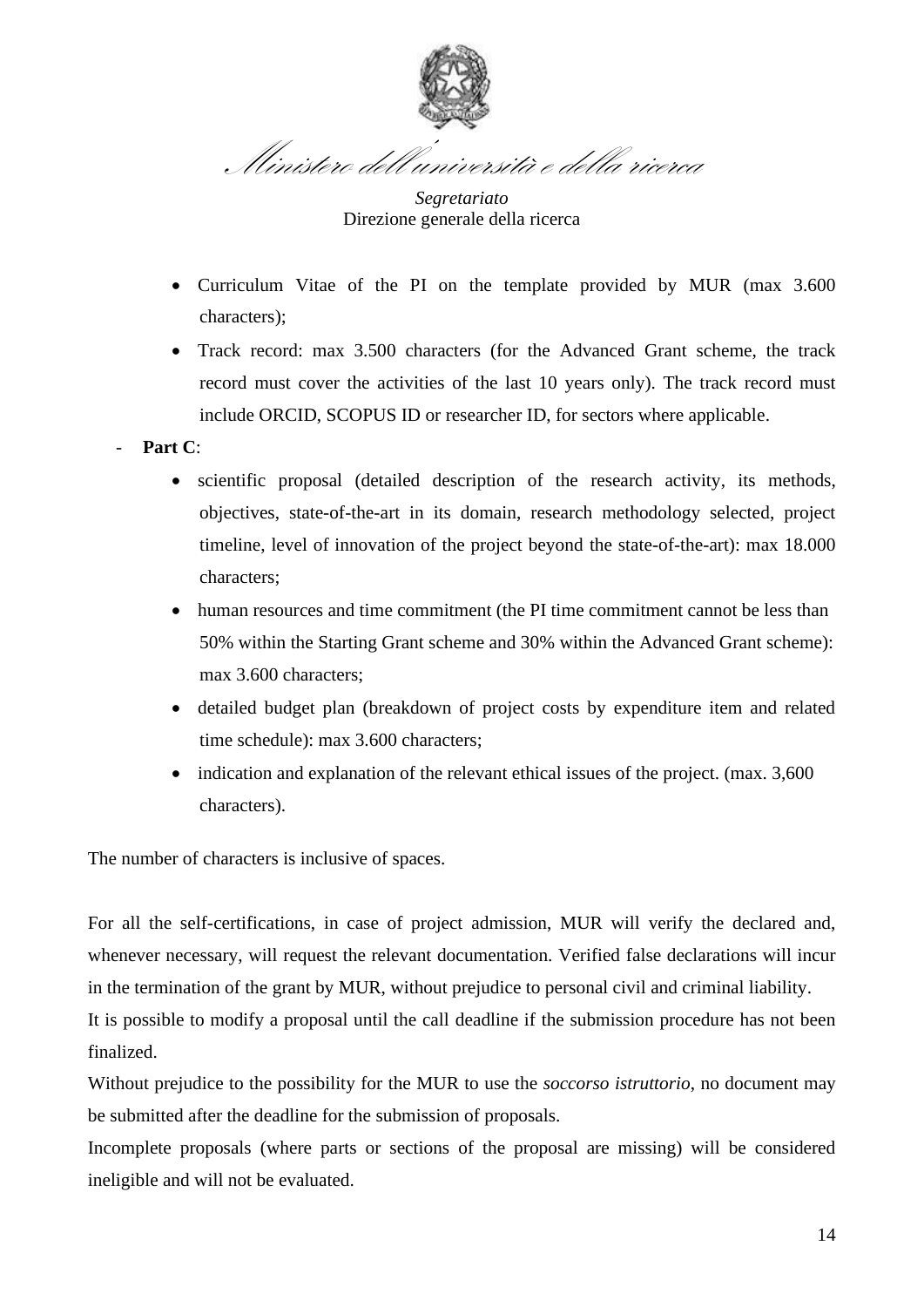

*Segretariato*  Direzione generale della ricerca

Each Principal Investigator may submit only one proposal under this Call for Proposals and may not take part in the scientific activities conducted by another PI in the framework of other projects financed by the Italian Science Fund.

The MUR accepts no liability for the loss of, or delayed receipt of communications due to incorrect or incomplete indication of the email address by the applicant, nor for any computer errors attributable to third parties, unforeseeable circumstances or *force majeure*.

### 2. *Proceedings and Evaluation Process of Applications.*

For all applications received within the deadlines specified in paragraph 1 of this article, the procedure includes the following steps:

- I. Eligibility: proposals are admitted with reservation. Applications accepted for funding will subsequently be scrutinized to verify that the administrative formal documentation is complete and has been submitted in full compliance with all subjective and objective requirements and timing as mandated in the Procedure (Part A of the proposal). The MUR conducts this preliminary scrutiny.
- II. Evaluation: The evaluation of the proposals consists in two separate phases, described below. In each step and for each criterion, scores are integers on an increasing quality scale where 1 represents the lowest quality.

The first phase of evaluation of the proposals will be conducted by CNVR, which may rely on the assistance of external experts, recruited by the Committee itself among highly qualified experts in the areas for which additional expertise is needed. CNVR may consult databases, such as Clarivate and Scopus, for the recruitment of such experts. The external experts recruited by the CNVR will be included in a list established at the MUR, subject to a declaration on the absence of conflicts of interest.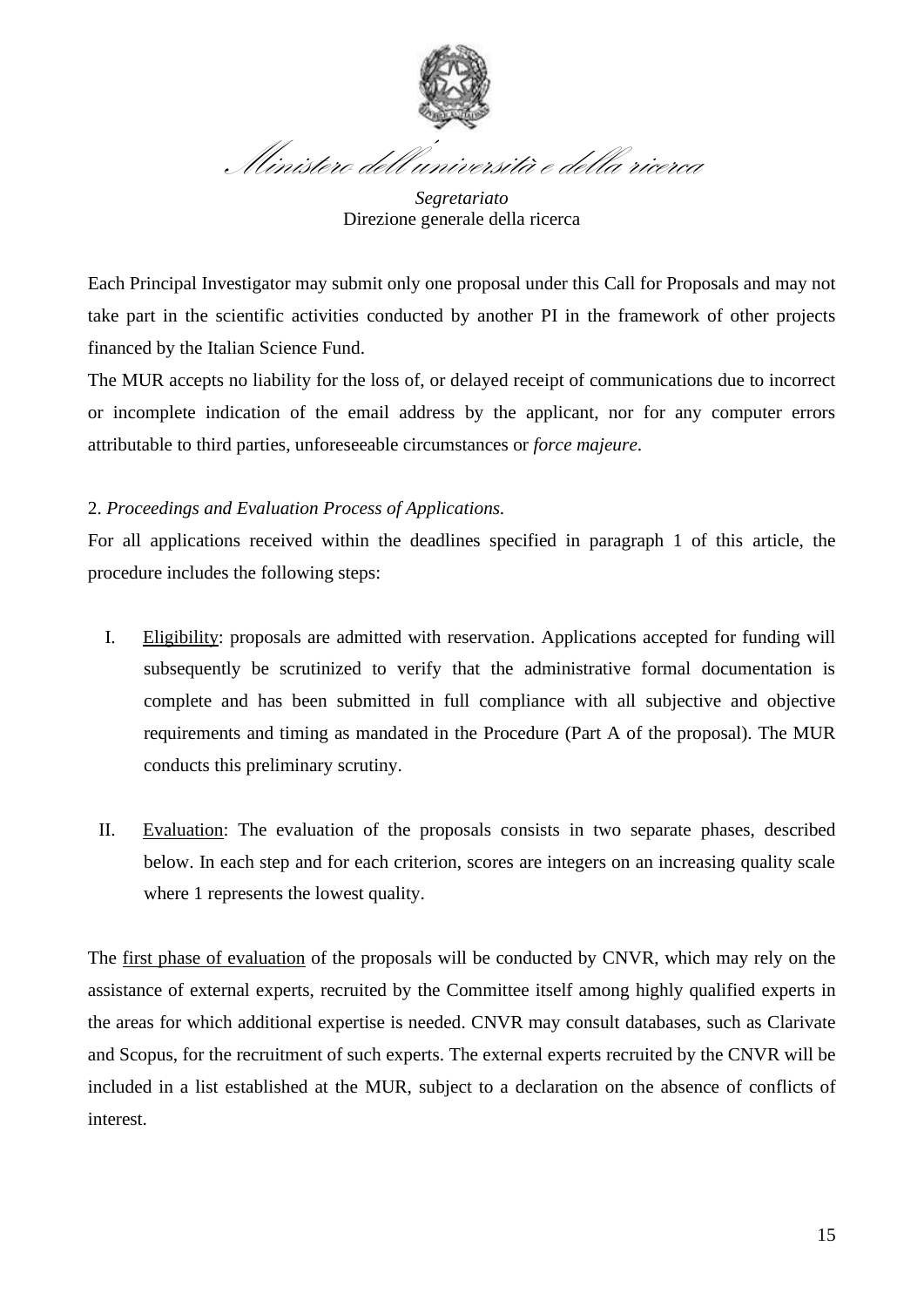

*Segretariato*  Direzione generale della ricerca

1. In the first phase, part B of the project proposal will be evaluated (summary of the project, *curriculum vitae, Phd details* - for the Starting Grant scheme- and *track record* of the Principal Investigator, verified through consultation of the databases and indexes identified by the CNVR).

The criteria, determined by CNVR, for the assignment of score-points to the summaries of project proposals, to *track records* and *curricula*, are indicated below.

Score-points are assigned on a 1 to 10 scale.

| <b>Project Summary:</b>                                                          |          |
|----------------------------------------------------------------------------------|----------|
| Quality of proposal: objectives, method<br>-                                     |          |
| Quality of proposal: expected results and impact                                 | $1 - 10$ |
| <b>PI Curriculum Vitae</b>                                                       |          |
| Scientific independence (for Starting Grant) or leadership in research (for<br>- |          |
| <b>Advanced Grant</b> )                                                          | $1 - 10$ |
| Main results obtained by the candidate<br>-                                      |          |
|                                                                                  |          |
|                                                                                  |          |
| Max total points                                                                 | 20       |

The sum of the points assigned for each item is the total score assigned to the proposals in the first phase of the evaluation process. Proposals that do not reach a total score of at least 18/20 will not be admitted to the subsequent evaluation phase.

- 1. A PI of a proposal failing to pass the first evaluation stage will be considered ineligible for the subsequent procedure funded under the Italian Science Fund.
- 2. The second stage of evaluation will involve the assessment of the project proposal as a whole (part C of the proposal) and will comply with the provisions set out by the CNVR and described in this Call for Proposals. The CNVR recruits three anonymous and independent external reviewers for each project, chosen among highly qualified scientists also, where applicable, after consulting databases such as Clarivate and Scopus.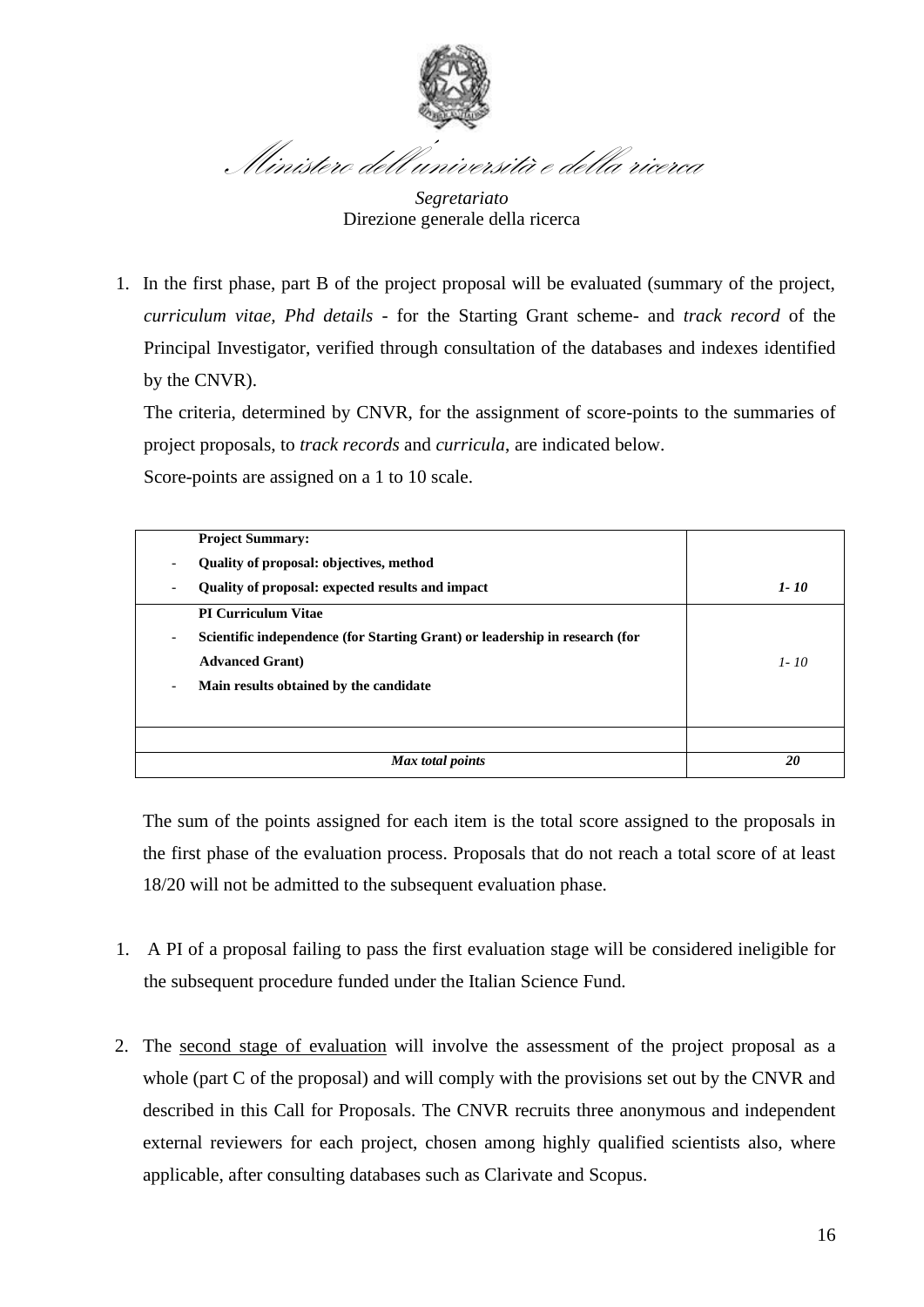

*Segretariato*  Direzione generale della ricerca

The external experts recruited by the CNVR will be included in a list established at the MUR, subject to a declaration on the absence of conflicts of interest.

Each external auditor assigns scores for each item through the Procedure electronics system, as indicated below. External auditors work remotely.

| Scientific proposal                                                                                                           |          |
|-------------------------------------------------------------------------------------------------------------------------------|----------|
| Level of innovation of the proposal in relation to the state of the art and degree of<br>interdisciplinarity, where relevant. | $1 - 10$ |
| Suitability of methodology, relevance of objectives and ethical aspects.                                                      | $1-5$    |
| Human resources                                                                                                               |          |
| Suitability of the research team and of the time commitment indicated.                                                        | $1-5$    |
| Budgeting, suitability of resources required                                                                                  |          |
| Suitability of planning in the management of project activities<br>Suitability of the host institution resources.             | $1-5$    |
|                                                                                                                               |          |
| Maximun score                                                                                                                 | 25       |

The final score, which will be assigned by the CNVR, results from the arithmetic average of the overall scores assigned to the project by each independent evaluator.

The Principal Investigator whose project obtains a score exceeding the minimum threshold of 22/25 points (twenty-two over twenty-five) in the second phase, will be invited for an interview in English. Aimed at assessing the PI's ability to conduct research independently and/or coordinate the research team, the interview will consist in a Q&A session (following the presentation in English of the project by the PI) with members of the CNVR, assisted by experts if needed.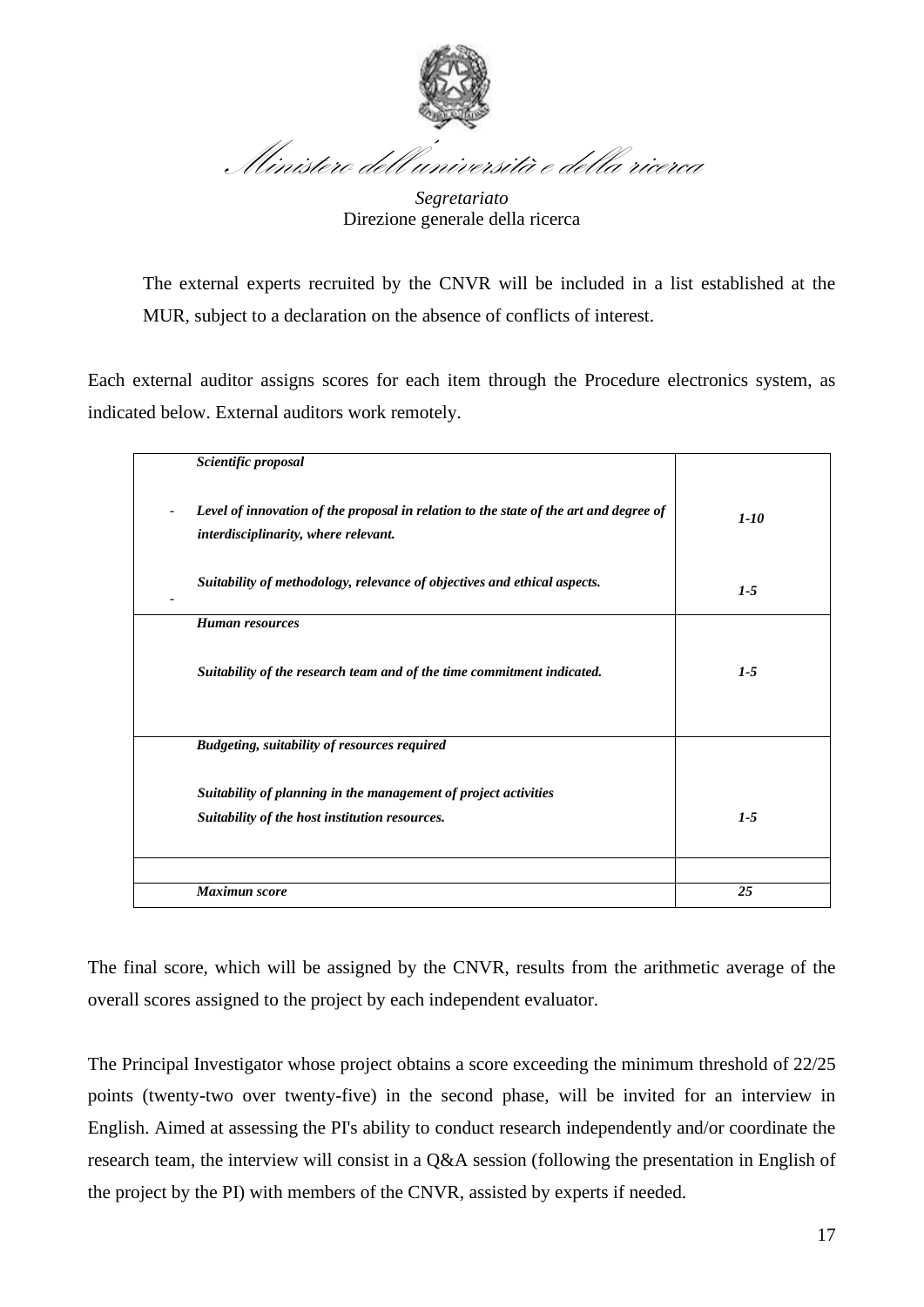

*Segretariato*  Direzione generale della ricerca

Such experts must be different from the experts participating in phase two of the evaluation process. Prior to the interviews, the CNVR collects the documentation related to phase two of the evaluation from the independent experts.

The interview can be scored with points from 1 to 10.

- 3. For each project, the scores of the items listed below are calculated in a sum:
	- 1) score assigned in phase one of the evaluation process;
	- 2) arithmetic average of the scores assigned by the three auditors in phase two of evaluation process;
	- 3) score assigned to the interview.

The sum of the scores is the final score.

After the interviews, the CNVR produces rankings of the projects for each Macrosector, based on the final scores assigned to the proposals, and within the limits of the available resources. For each proposal the CNVR determines the suitable cost and financing measure for the requests submitted, based on the analysis previously completed during the evaluation of the project. If the total costs of the projects are not deemed adequate, they may be remodulated up to a maximum of 20%. Remodulation does not apply to personnel costs, which are linked to employment contracts constraints.

- 4. If resources are not sufficient to finance all projects classified "equal merit" for the score obtained, the CNVR will make a choice based on the interview score.
- 5. Both final scores obtained, and evaluation forms will be available to the PI.
- 6. The MUR shall publish the approval decrees of the rankings divided according to Macrosectors. The approval decrees of the score-based projects rankings, identified by Macrosector, contain the following details: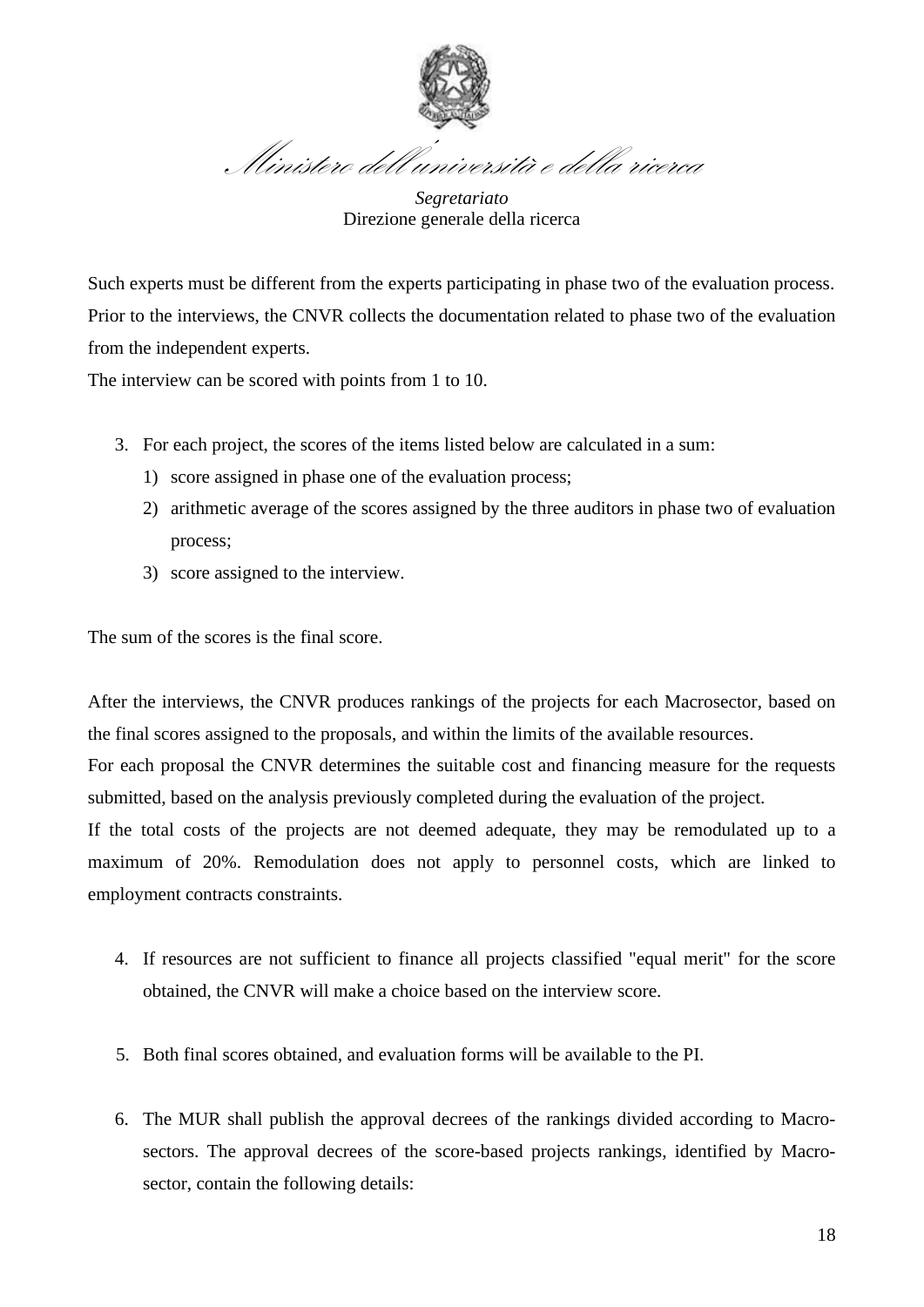

*Segretariato*  Direzione generale della ricerca

A) projects eligible for funding, until the available resources are exhausted;

B) projects eligible but not qualifying for funding due to exhaustion of resources.

The approval decrees of the rankings also include:

- projects excluded from funding, as they have not reached the minimum score of eligibility to be admitted to the contribution;

- projects not eligible for merit assessment.

With a subsequent act, the MUR shall ensure the publication of the decrees of admission to the financing and disbursement of contributions to the projects referred to in point A) of this paragraph.

## **Article 8**

#### **Costs of Evaluation**

Pursuant to art. 64, paragraph 6, of Law-Decree no. 77 of 31 May 2021 costs for evaluation and the use of external experts as well as any reimbursement of any related expenses, are covered by the Fund for the evaluation and valorization of research projects, referred to in article 1, paragraph 550, Law no.178 of 30 December 2020.

#### **Article 9**

#### **Disbursement of Contribution**

1. The MUR shall provide beneficiaries with the contribution due for each project eligible for financing in advance and in a single instalment equal to 100% of the contribution granted, normally within 60 days from the issuance of the decree of admission to financing and after all preliminary formalities have been completed.

2. The Ministry will first require beneficiaries to underwrite a specific bank or insurance guarantee to cover the entire amount of the financial contribution.

3. The guarantee is not required for those universities and *enti pubblici di ricerca* subject to the supervision of MUR, in respect of which the Ministry may act with financial compensation measures.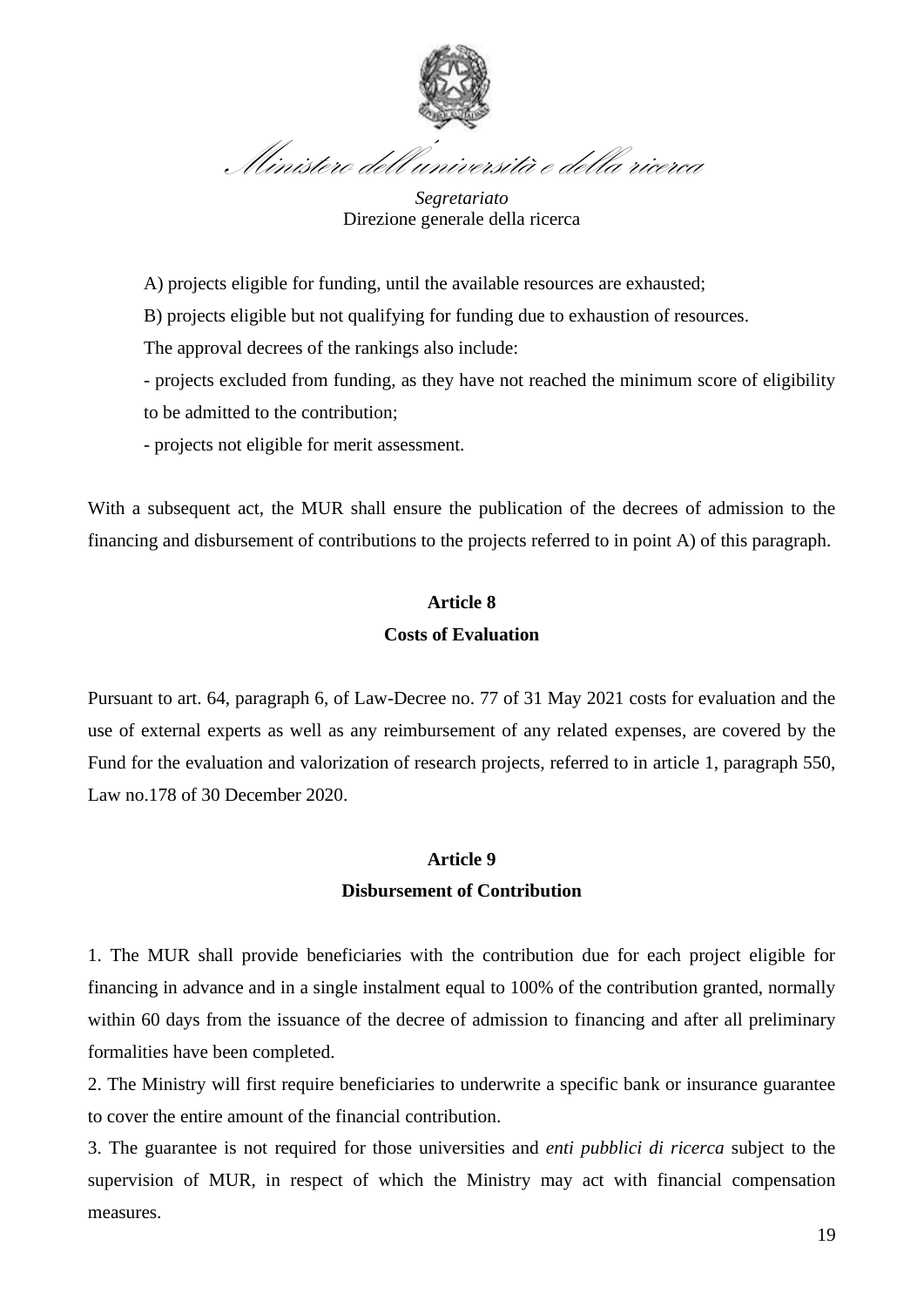

*Segretariato*  Direzione generale della ricerca

# **Article 10 Obligations and Penalties for Host Organizations/ Beneficiaries**

1. Organizations selected as host institutions by researchers applying for the role of *Principal Investigator* are required to provide applicants, before the proposal submission, with a declaration stating they commit to host them, and grant access to the facilities and infrastructures necessary for the operations of the working group the *Principal Investigator* intends to coordinate in view of the project execution.

2. Following the publication of the rankings, host institutions, in their role as beneficiaries, need to enter a special contract with *PIs* who are not already employed for an indefinite or fixed term.

3. The beneficiaries are also required, under penalty of forfeiture of the contribution:

a) to comply with all the conditions set out in the Call for proposals and with the decree of admission to financing;

b) to ensure that the measures implemented do not differ from those listed in the application submitted;

c) to provide all the documentation and information requested, within the time and in the manner prescribed by the Call for proposals and the provisions consequent thereto;

d) to ensure that the planned activities begin and end within the time limits set by the Call for proposals;

e) to ensure the timely and complete implementation of the activities, under the scientific responsibility of the PI, in accordance with the application submitted and accepted for the funding;

f) to keep, for at least five years from the date of submission of the final report, the accounting, technical and administrative documentation proving the expenditure incurred and the statements counted, as well as all documents relating to the expenditure process (from the acquisition of estimates up to the delivery of the assets purchased). The above documentation must be made available for inspection in case of control;

g) to ensure that the contributions provided for in the Procedure are not combined with other economic concessions obtained for the same expenses.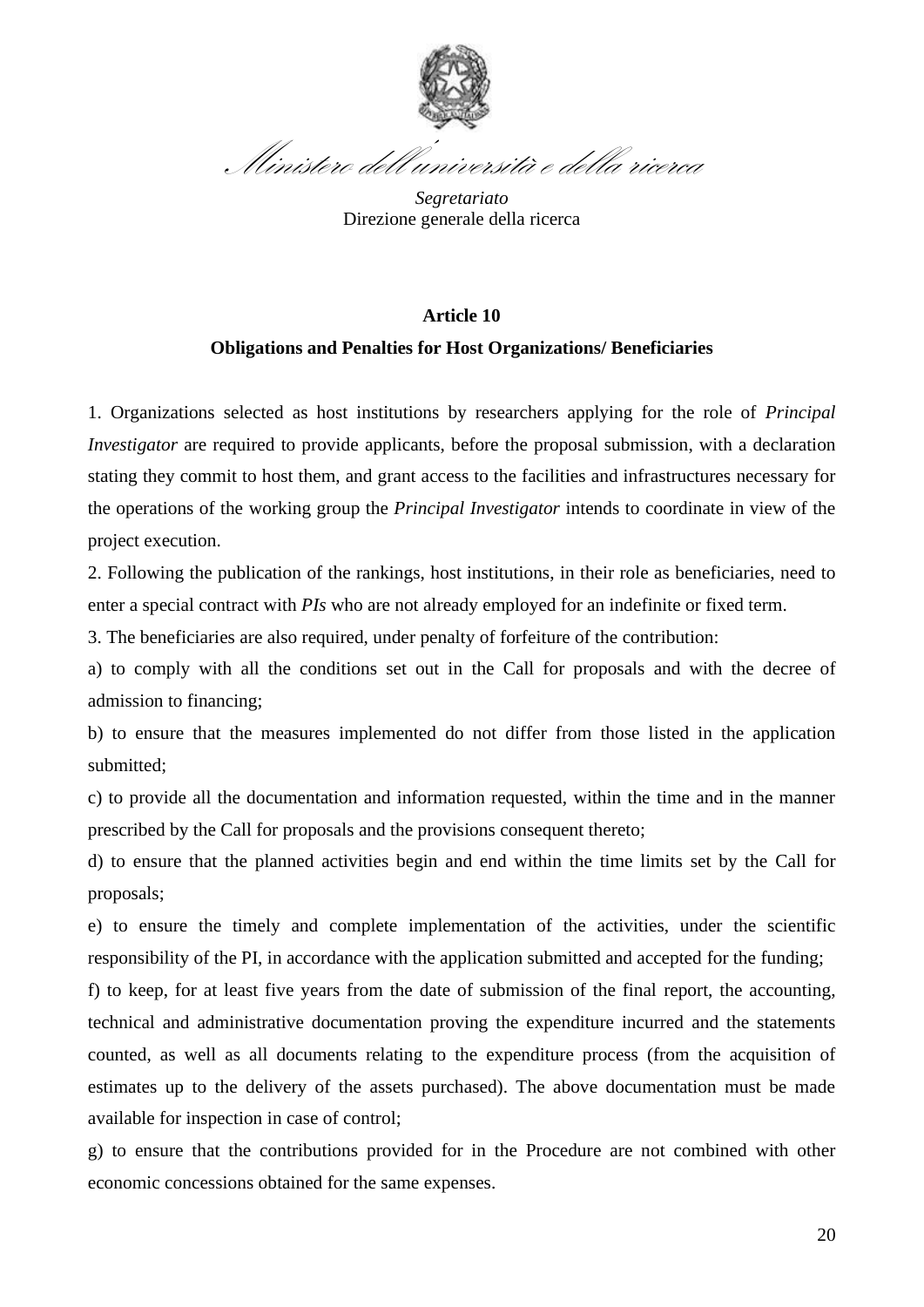

*Segretariato*  Direzione generale della ricerca

# **Article 11 Final Reporting**

Beneficiaries shall submit project reports following the procedures set out in Ministerial Decree no. 841 of 15 July 2021 and based on the "Linee guida per la rendicontazione e la determinazione delle spese ammissibili".

### **Article 12**

## **Revocation, Forfeiture and Penalties**

1) The contribution awarded will be revoked and beneficiaries will incur in the full forfeiture of the grant if they do not comply with all the instructions and obligations contained in the Procedure and if any of the following conditions occur:

a) the declarations made and signed in the contribution application are false.

b) the implementation of the intervention is not in line with what is declared in the project accepted for funding;

c) the beneficiary has obtained other contributions for the same expenses reported;

d) the implementation of the planned activity is not executed within the time limits set for the conclusion of the projects, with the exception of possible extensions due to force majeure and approved by MUR;

e) the beneficiary does not submit all the documentation required in the final report or does not submit it in the occurrence of a control operation.

2. In case of forfeiture or withdrawal, if the contribution has already been paid out, the beneficiary is required to return the sums received. In this regard, MUR reserves the right to execute offset payments to the recipient, or to enforce the guarantee, in the cases referred to in art. 9, paragraph 2.

3. If beneficiaries wish to withdraw from the contribution and/or the project, they must notify the MUR through the reporting platform. In such cases, MUR will proceed to revoke the funding, and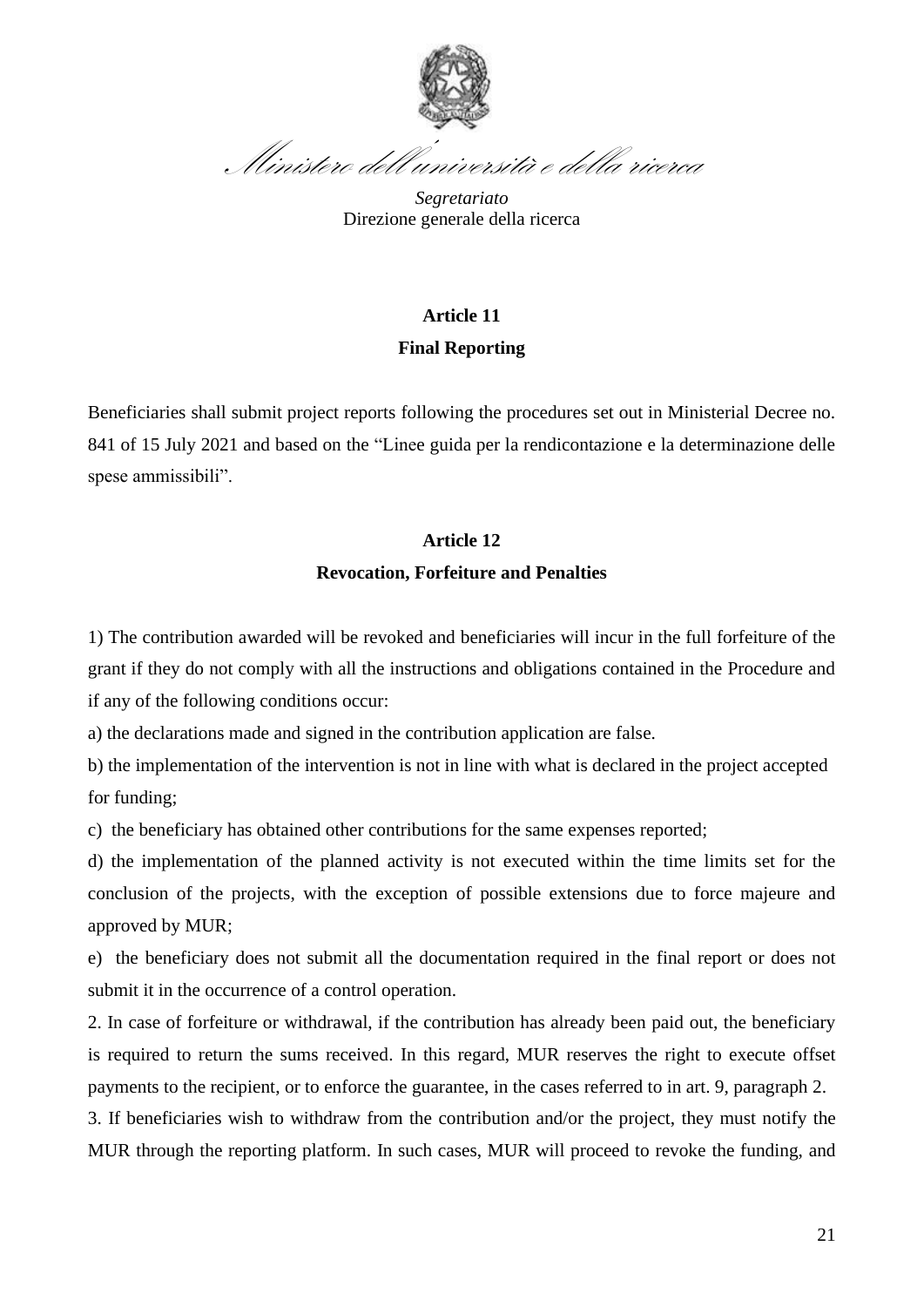

*Segretariato*  Direzione generale della ricerca

claim back the sums paid out, enforce the guarantee, in the cases referred to in art. 9, paragraph 2, or provide financial offsets, in the cases referred to in art. 9, paragraph 3.

## **Article 13 Audits, Controls, and Ex-Post Evaluations**

1. The MUR reserves the right to carry out checks to ascertain compliance with the obligations set out in the concession measure and the truthfulness of the declarations and information produced. 2. Without prejudice to civil and criminal liability, the detection by the MUR of breach of law will result in both the withdrawal of funding and in the automatic exclusion of the *PI* from subsequent MUR calls, for a period of five years from the date on which the breach of law was detected. 3. The CNVR (National Committee for the Evaluation of Research) may arrange for mid-term and

ex-post evaluation activities of the projects, in accordance with the rules in force for the evaluation of the university system and of research.

## **Article 14 Conflicts of Interest**

The *Principal Investigator* must ensure, by declaring it, that he/she is not in situations, even potential, of conflict of interest, under penalty of the withdrawal of the intervention and the return of the contribution received from the beneficiary.

#### **Article 15**

#### **Person Responsible for the Administrative Proceedings of this Procedure**

The person in charge of the proceedings is Dr Francesca Galli of the Directorate-General for Research at MUR.